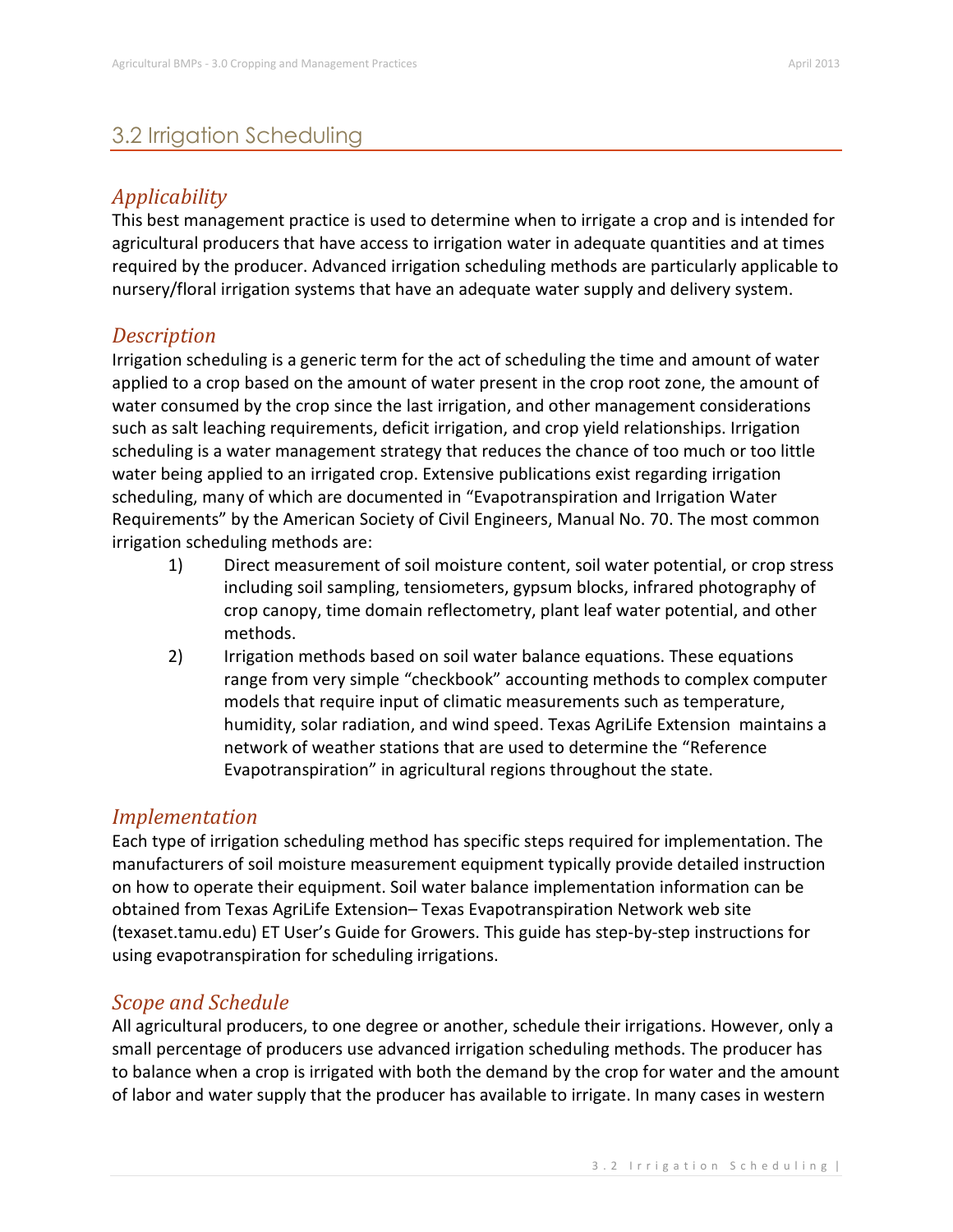Texas where there is little rainfall, the producers have a limited water supply and limited capacity to deliver water to the field. Under these conditions the producer is continually using 100 percent of his water supply to irrigate, and most, if not all, of the producer's fields are under-irrigated (deficit irrigation). Another issue for many producers is the economics of scheduling. Yield and/or quality of many irrigated crops can be very dependent on adequate soil moisture at one or more critical periods in crop growth. Often, a producer will balance the cost of irrigation with the risk of reducing crop yield and/or quality if the irrigation is delayed or no water is applied. Irrigation scheduling can be implemented at any time during crop production, but normally an irrigation scheduling program is established prior to the first irrigation of the crop.

#### *Measuring Implementation and Determination of Water Savings*

To document this best management practice, the agricultural water user should document and maintain one or more of the following records:

- Records of the amount of rainfall, irrigation dates, and volumes of water applied during each irrigation and the method;
- Records of the location and information collected from direct measurement of soil moisture; and
- Copies of irrigation scheduling program reports or printouts.

The amount of water saved by implementing advanced irrigation scheduling is difficult to quantify, likely varies from year to year, and is strongly influenced by weather variation, cropping practices, irrigation water quality, and total amount of water used to irrigate. The Pacific Northwest Laboratory (1994) attempted to verify estimates of reduction in the amount of irrigation water pumped in the Grand County Public Utility District resulting from the implementation of irrigation scheduling. The public utility district estimated savings of 0.3 to 0.5 acre-feet per acre, but actual savings could not be confirmed or disproved by the Pacific Northwest Laboratory's review.

### *Cost-Effectiveness Considerations*

The cost for implementing advanced irrigation scheduling methods depends on the method of scheduling used and the number of fields scheduled, the type of scheduling program, and the cost for technical assistance. Depending on the producer's investment in the crop (\$200 to \$1,200 per acre) and the cost of water (\$10 to \$50 per acre per irrigation), the producer may choose to irrigate independently of any irrigation scheduling program.

### *Determination of Impact on other Resources*

Other than water savings, energy usage is the primary resource impact resulting from implementing this best management practice. Energy usage per acre-feet of water used can be calculated if the volume of water used is measured (see Volumetric Measurement of Irrigation Water Use Best Management Practice) and the energy required to pump the water is measured. However, as discussed in an earlier section, the amount of water saved is difficult to quantify.